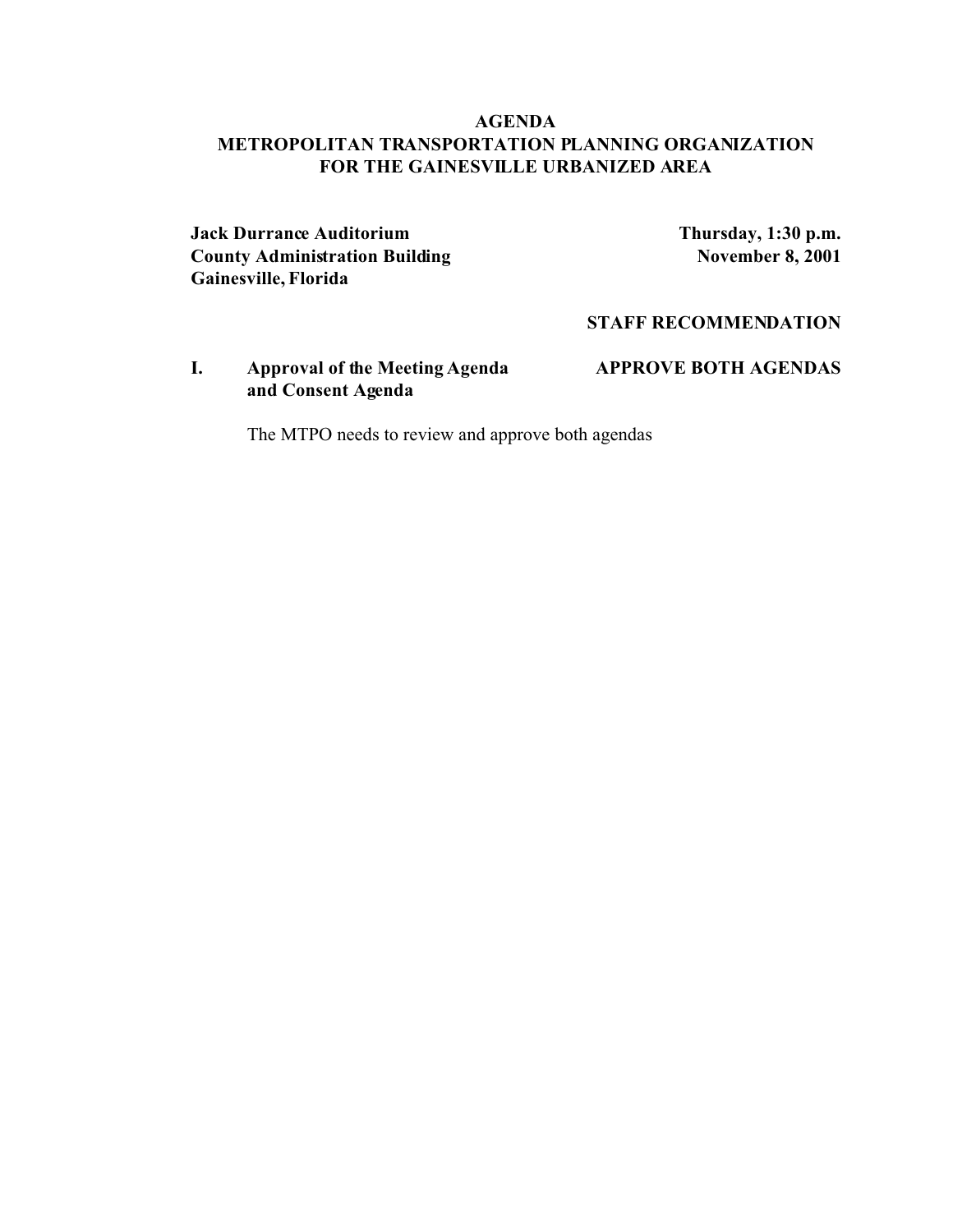## **CONSENT AGENDA METROPOLITAN TRANSPORTATION PLANNING ORGANIZATION FOR THE GAINESVILLE URBANIZED AREA**

|                |                                                                       | <b>Jack Durrance Auditorium</b><br><b>County Administration Building</b><br>Gainesville, Florida | Thursday, 1:30 p.m.<br><b>November 8, 2001</b> |  |
|----------------|-----------------------------------------------------------------------|--------------------------------------------------------------------------------------------------|------------------------------------------------|--|
|                |                                                                       |                                                                                                  | <b>STAFF RECOMMENDATION</b>                    |  |
| Page #01 CA. 1 |                                                                       | <b>MTPO Minutes-October 11, 2001</b>                                                             | <b>APPROVE MINUTES</b>                         |  |
|                |                                                                       | This set of MTPO minutes is ready for review and approval                                        |                                                |  |
| Page#          | CA.2                                                                  | <b>US 441 at Paynes Prairie Bicycle</b><br><b>Safety Study</b>                                   | <b>APPROVE JOINT</b><br><b>RECOMMENDATIONS</b> |  |
|                |                                                                       | This study needs a steering committee to review the consultant's work                            |                                                |  |
| Page #         | CA.3                                                                  | <b>Transportation Disadvantaged</b><br><b>Program-Status Report</b>                              | <b>FOR INFORMATION ONLY</b>                    |  |
|                | The MTPO has asked for regular status reports concerning this program |                                                                                                  |                                                |  |
| Page#          | CA. 4                                                                 | <b>Recent MTPO Correspondence</b><br>(Without enclosures)                                        | <b>FOR INFORMATION ONLY</b>                    |  |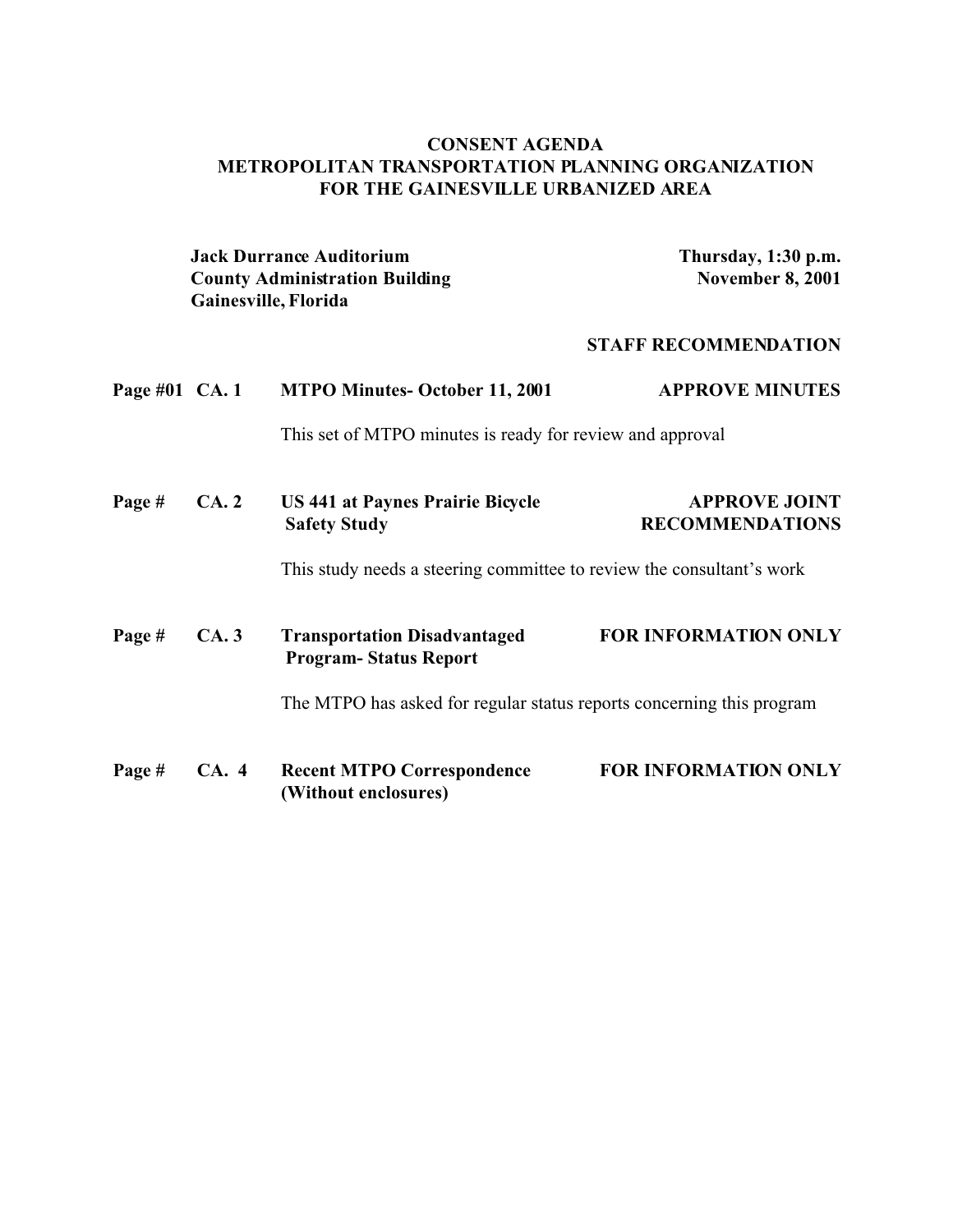## **AGENDA METROPOLITAN TRANSPORTATION PLANNING ORGANIZATION FOR THE GAINESVILLE URBANIZED AREA**

**Jack Durrance Auditorium**<br> **County Administration Building**<br> **Thursday, 1:30 p.m.**<br> **November 8, 2001 County Administration Building Gainesville, Florida**

## **STAFF RECOMMENDATION**

| Page # | П.   | <b>Americans with Disabilities Act (ADA)</b><br><b>Transportation Task Force Final Report</b>                                               | <b>APPROVE JOINT</b><br><b>RECOMMENDATION</b> |  |
|--------|------|---------------------------------------------------------------------------------------------------------------------------------------------|-----------------------------------------------|--|
|        |      | This Task Force believes that it has accomplished its mission and that it<br>should be dissolved                                            |                                               |  |
| Page # | III. | W 6 <sup>th</sup> Street Safety Project                                                                                                     | <b>APPROVE STAFF</b><br><b>RECOMMENDATION</b> |  |
|        |      | Florida Department of Transportation (FDOT) staff requested an<br>opportunity to present revised project plans for review / recommendations |                                               |  |
| Page#  | IV.  | <b>Alachua County Funding Workshop</b>                                                                                                      | <b>FOR INFORMATION ONLY</b>                   |  |
|        |      | In June, the MTPO requested this workshop                                                                                                   |                                               |  |
| Page # | V.   | <b>FDOT Tentative Five Year Work Program</b><br>for Fiscal Years 2002/03 - 2006/07                                                          | <b>APPROVE JOINT</b><br><b>RECOMMENDATION</b> |  |
|        |      | The MTPO annually reviews and provides comments the work program                                                                            |                                               |  |
| Page # | VI.  | <b>Review of City of Gainesville and Alachua</b><br><b>County Comprehensive Plans</b>                                                       | <b>APPROVE JOINT</b><br><b>RECOMMENDATION</b> |  |
|        |      | MTPO staff will discuss consistency between the MTPO's Livable<br>Community Reinvestment Plan and City and County Plans                     |                                               |  |